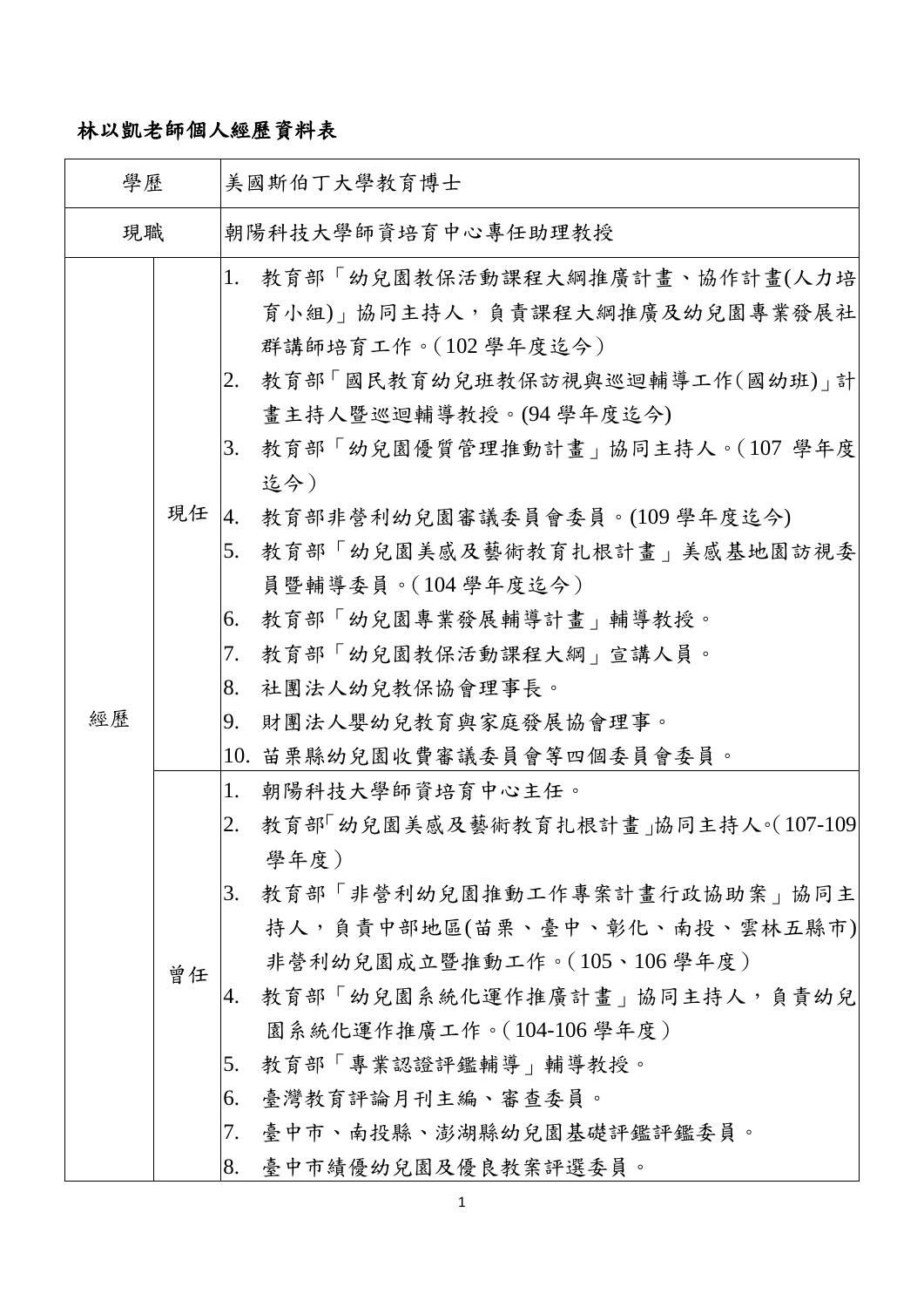|      |    | 幼兒園教保活動課程大綱各類研習 |
|------|----|-----------------|
| 演講主題 | 2. | 幼兒園優質管理         |
|      | 3. | 幼兒美感教育          |
|      |    | 幼兒園課程與教學        |
| 學術專長 | 2. | 教師(幼兒教師) 專業發展   |
|      | 3. | 學校(幼兒園)行政       |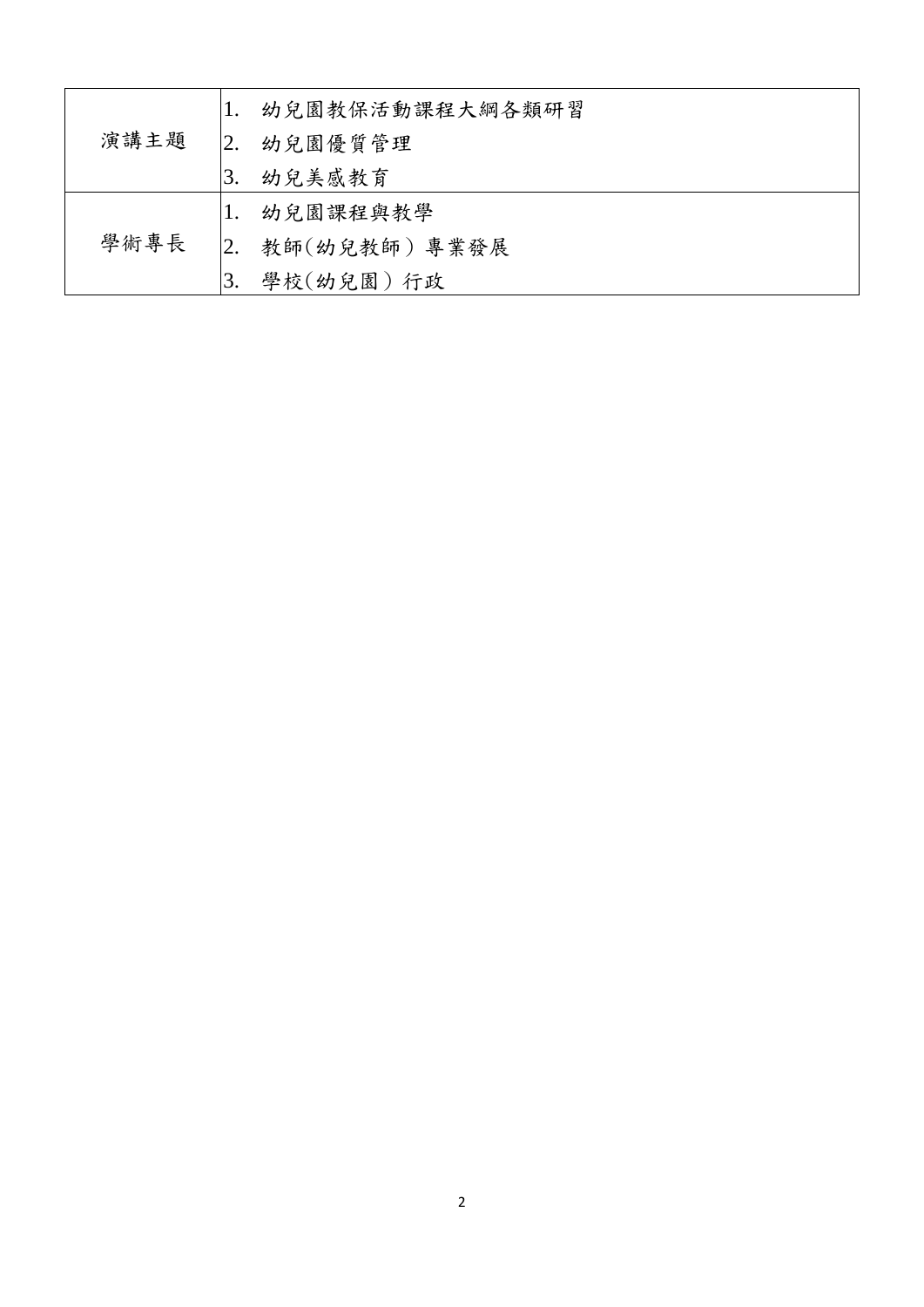## 林以凱老師個人近年著作

## 期刊

Chen, I.J., Wey, T.M., .Lin, Y.K.(2020). **Single Parent Participate at Preschool Express Art Curriculum Development**. (underreviewing)

Chen, I.J., Lin, Y-K., Wey, T.M., Chang, Y.H., Hung, M.K. (2020).<sup>5</sup> Participation in-Service Teacher Training- Creativity Cultivation Program. *Systematic Reviews in Pharmacy* (forthcoming). *(SCOPUS Indexed Journal Q2)*.

Chen, I.J., Hung, M.K.,Chang, Y.H., Lin, Y.K.,Wey, T.M. (2020). Parenting Drawing Guidance for Teenagers Intention. *Talent Development & Excellence, Vol.12, No.2s, 2020, pp.3869-388. (SCOPUS Indexed Journal Q2)*.

Chen, I.J., Hung, M.K., Lin, Y.K., Chang, Y.H. Wey, T. M.(2020). Intention to Implement IT Instruction for Teacher Learning. *Universal Journal of Educational Research, Volume 8, Issue 5. (SCOPUS Indexed Journal Q4)*.

Chen, I-Ju, Lin, Yi-Kai, Tzong-Ming, Chang Yu-Heng, Hung Ming-Kuo. (2020). The Influences of Bilingual Course Experiences on Children in Public Schools. *International Journal of Advanced Science and Technology, Vol.* 29, No.02, pp. 572-580. *(SCOPUS Indexed Journal-*Q3*)*